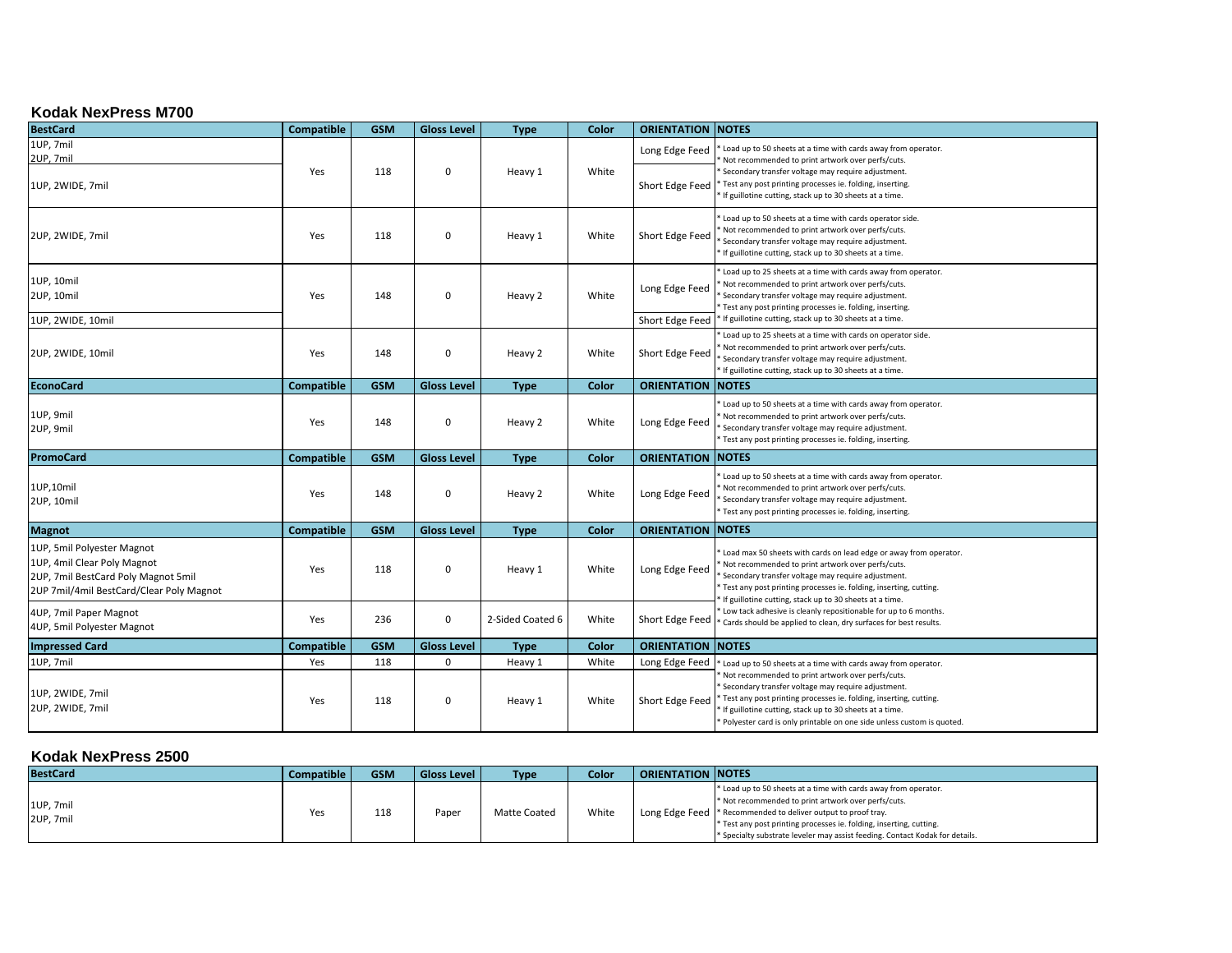| 1UP, 10mil<br>2UP, 10mil                                                                                                                     | Yes               | 148        | Paper              | <b>Matte Coated</b> | White | Long Edge Feed            | * Load up to 50 sheets at a time with cards away from operator.<br>Not recommended to print artwork over perfs/cuts.<br>Recommended to deliver output to proof tray.<br>Test any post printing processes ie. folding, inserting.<br>Specialty Substrate Leveler may assist feeding. Contact Kodak for details.                                                                |
|----------------------------------------------------------------------------------------------------------------------------------------------|-------------------|------------|--------------------|---------------------|-------|---------------------------|-------------------------------------------------------------------------------------------------------------------------------------------------------------------------------------------------------------------------------------------------------------------------------------------------------------------------------------------------------------------------------|
| <b>EconoCard</b>                                                                                                                             | <b>Compatible</b> | <b>GSM</b> | <b>Gloss Level</b> | <b>Type</b>         | Color | <b>ORIENTATION NOTES</b>  |                                                                                                                                                                                                                                                                                                                                                                               |
| 1UP, 9mil<br>2UP, 9mil                                                                                                                       | Yes               | 148        | Paper              | <b>Matte Coated</b> | White | Long Edge Feed            | * Load up to 50 sheets at a time with cards on lead edge.<br>Not recommended to print artwork over perfs/cuts.<br>Recommended to deliver output to proof tray.<br>Specialty Substrate Leveler may assist feeding. Contact Kodak for details                                                                                                                                   |
| <b>PromoCard</b>                                                                                                                             | <b>Compatible</b> | <b>GSM</b> | <b>Gloss Level</b> | <b>Type</b>         | Color | <b>ORIENTATION NOTES</b>  |                                                                                                                                                                                                                                                                                                                                                                               |
| 1UP,10mil<br>2UP, 10mil                                                                                                                      | Yes               | 148        | Paper              | <b>Matte Coated</b> | White | Long Edge Feed            | * Load up to 50 sheets at a time with cards on lead edge.<br>Not recommended to print artwork over perfs/cuts.<br>Recommended to deliver output to proof tray.<br><sup>*</sup> Specialty Substrate Leveler may assist feeding. Contact Kodak for details.                                                                                                                     |
| <b>Magnot</b>                                                                                                                                | Compatible        | <b>GSM</b> | <b>Gloss Level</b> | <b>Type</b>         | Color | <b>ORIENTATION INOTES</b> |                                                                                                                                                                                                                                                                                                                                                                               |
| 1UP, 5mil Polyester Magnot<br>1UP, 4mil Clear Poly Magnot<br>2UP, 7mil BestCard Poly Magnot 5mil<br>2UP 7mil/4mil BestCard/Clear Poly Magnot | Yes               | 118        | Paper              | <b>Matte Coated</b> | White | Long Edge Feed            | * Load max 50 sheets with cards on lead edge or away from operator.<br>Not recommended to print artwork over perfs/cuts.<br>Recommended to deliver output to proof tray.<br>Test any post printing processes ie. folding, inserting, cutting.<br>If guillotine cutting, stack up to 30 sheets at a time.                                                                      |
| 4UP, 7mil Paper Magnot<br>4UP, 5mil Polyester Magnot                                                                                         |                   |            |                    |                     |       | Short Edge Feed           | Low tack adhesive is cleanly repositionable for up to 6 months.<br>* Cards should be applied to clean, dry surfaces for best results.                                                                                                                                                                                                                                         |
| <b>Impressed Card</b>                                                                                                                        | <b>Compatible</b> | <b>GSM</b> | <b>Gloss Level</b> | <b>Type</b>         | Color | <b>ORIENTATION INOTES</b> |                                                                                                                                                                                                                                                                                                                                                                               |
| 1UP, 7mil                                                                                                                                    | Yes               | 118        | Paper              | <b>Matte Coated</b> | White | Long Edge Feed            | Load up to 50 sheets at a time with cards away from operator.<br>Not recommended to print artwork over perfs/cuts.<br>Recommended to deliver output to proof tray.<br>Test any post printing processes ie. folding, inserting, cutting.<br>If guillotine cutting, stack up to 30 sheets at a time.<br>* Polyester card is only printable on one side unless custom is quoted. |

## **Kodak NexPress 2700 Photo**

|  | Press/SX2700 |
|--|--------------|
|--|--------------|

| <b>BestCard</b>          | Compatible        | <b>GSM</b> | <b>Gloss Level</b> | <b>Type</b>         | Color | <b>ORIENTATION INOTES</b> |                                                                                                                                                                                                                                                                                                                               |
|--------------------------|-------------------|------------|--------------------|---------------------|-------|---------------------------|-------------------------------------------------------------------------------------------------------------------------------------------------------------------------------------------------------------------------------------------------------------------------------------------------------------------------------|
| 1UP, 7mil<br>2UP, 7mil   | Yes               | 118        | Paper              | Matte Coated        | White | Long Edge Feed            | Load up to 50 sheets at a time with cards away from operator.<br>* Not recommended to print artwork over perfs/cuts.<br>Recommended to deliver output to proof tray.<br>* Test any post printing processes ie. folding, inserting, cutting.<br>* Specialty substrate leveler may assist feeding. Contact Kodak for details.   |
| 1UP, 10mil<br>2UP, 10mil | Yes               | 148        | Paper              | <b>Matte Coated</b> | White | Long Edge Feed            | Load up to 50 sheets at a time with cards away from operator.<br>Not recommended to print artwork over perfs/cuts.<br>* Recommended to deliver output to proof tray.<br>* Test any post printing processes ie. folding, inserting.<br><sup>*</sup> Specialty Substrate Leveler may assist feeding. Contact Kodak for details. |
| <b>EconoCard</b>         | Compatible        | <b>GSM</b> | <b>Gloss Level</b> | <b>Type</b>         | Color | <b>ORIENTATION NOTES</b>  |                                                                                                                                                                                                                                                                                                                               |
| 1UP, 9mil<br>2UP, 9mil   | Yes               | 148        | Paper              | <b>Matte Coated</b> | White | Long Edge Feed            | * Load up to 50 sheets at a time with cards on lead edge.<br>* Not recommended to print artwork over perfs/cuts.<br>* Recommended to deliver output to proof tray.<br><sup>*</sup> Specialty Substrate Leveler may assist feeding. Contact Kodak for details.                                                                 |
| <b>PromoCard</b>         | <b>Compatible</b> | <b>GSM</b> | <b>Gloss Level</b> | <b>Type</b>         | Color | <b>ORIENTATION NOTES</b>  |                                                                                                                                                                                                                                                                                                                               |
| 1UP,10mil<br>2UP, 10mil  | Yes               | 148        | Paper              | Matte Coated        | White | Long Edge Feed            | * Load up to 50 sheets at a time with cards on lead edge.<br>Not recommended to print artwork over perfs/cuts.<br>Recommended to deliver output to proof tray.<br><sup>*</sup> Specialty Substrate Leveler may assist feeding. Contact Kodak for details.                                                                     |
| <b>Magnot</b>            | Compatible        | <b>GSM</b> | <b>Gloss Level</b> | <b>Type</b>         | Color | <b>ORIENTATION NOTES</b>  |                                                                                                                                                                                                                                                                                                                               |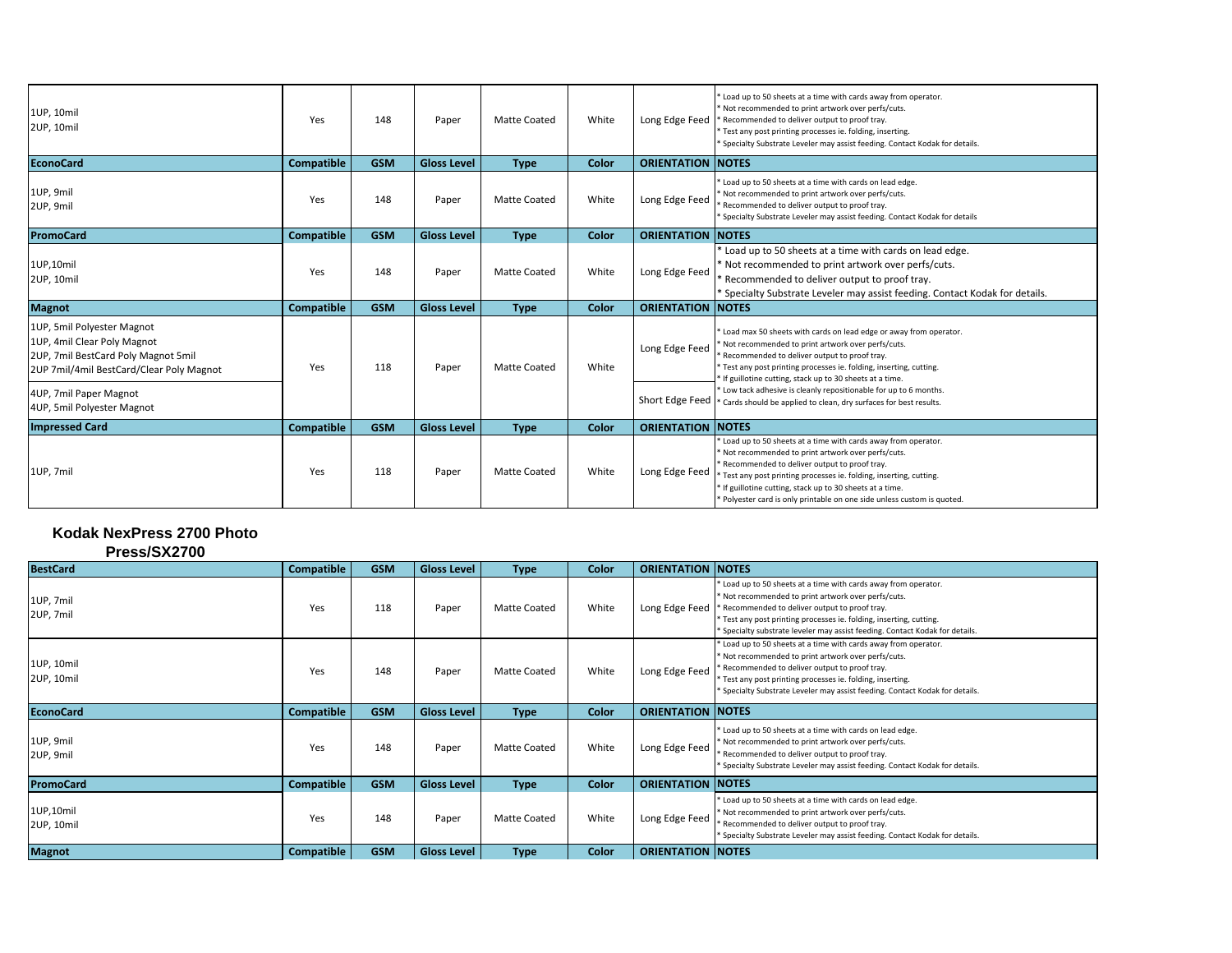| 1UP, 5mil Polyester Magnot<br>1UP, 4mil Clear Poly Magnot<br>2UP, 7mil BestCard Poly Magnot 5mil<br>2UP 7mil/4mil BestCard/Clear Poly Magnot | Yes               | 118        | Paper              | Matte Coated | White | Long Edge Feed            | * Load max 50 sheets with cards on lead edge or away from operator.<br>* Not recommended to print artwork over perfs/cuts.<br>* Recommended to deliver output to proof tray.<br>* Test any post printing processes ie. folding, inserting, cutting.<br>If guillotine cutting, stack up to 30 sheets at a time.<br>* Low tack adhesive is cleanly repositionable for up to 6 months.<br>Short Edge Feed $\left  \ast \right\rangle$ Cards should be applied to clean, dry surfaces for best results. |
|----------------------------------------------------------------------------------------------------------------------------------------------|-------------------|------------|--------------------|--------------|-------|---------------------------|-----------------------------------------------------------------------------------------------------------------------------------------------------------------------------------------------------------------------------------------------------------------------------------------------------------------------------------------------------------------------------------------------------------------------------------------------------------------------------------------------------|
| 4UP, 7mil Paper Magnot<br>4UP, 5mil Polyester Magnot                                                                                         | Yes               | 236        | Paper              | Matte Coated | White |                           |                                                                                                                                                                                                                                                                                                                                                                                                                                                                                                     |
| <b>Impressed Card</b>                                                                                                                        | <b>Compatible</b> | <b>GSM</b> | <b>Gloss Level</b> | <b>Type</b>  | Color | <b>ORIENTATION INOTES</b> |                                                                                                                                                                                                                                                                                                                                                                                                                                                                                                     |
| 1UP, 7mil                                                                                                                                    | Yes               | 118        | Paper              | Matte Coated | White | Long Edge Feed            | * Load up to 50 sheets at a time with cards away from operator.<br>* Not recommended to print artwork over perfs/cuts.<br>* Recommended to deliver output to proof tray.<br>* Test any post printing processes ie. folding, inserting, cutting.<br>* If guillotine cutting, stack up to 30 sheets at a time.<br>* Polyester card is only printable on one side unless custom is quoted                                                                                                              |

| Kodak NexPress S3000                                                                                                                         |                   |            |                    |                     |       |                          |                                                                                                                                                                                                                                                                                                                                                                                |
|----------------------------------------------------------------------------------------------------------------------------------------------|-------------------|------------|--------------------|---------------------|-------|--------------------------|--------------------------------------------------------------------------------------------------------------------------------------------------------------------------------------------------------------------------------------------------------------------------------------------------------------------------------------------------------------------------------|
| <b>BestCard</b>                                                                                                                              | Compatible        | <b>GSM</b> | <b>Gloss Level</b> | <b>Type</b>         | Color | <b>ORIENTATION NOTES</b> |                                                                                                                                                                                                                                                                                                                                                                                |
| 1UP, 7mil<br>2UP, 7mil                                                                                                                       | Yes               | 118        | Paper              | <b>Matte Coated</b> | White | Long Edge Feed           | * Load up to 50 sheets at a time with cards away from operator.<br>Not recommended to print artwork over perfs/cuts.<br>Recommended to deliver output to proof tray.<br>Test any post printing processes ie. folding, inserting, cutting.<br>Specialty substrate leveler may assist feeding. Contact Kodak for details.                                                        |
| 1UP, 10mil<br>2UP, 10mil                                                                                                                     | Yes               | 148        | Paper              | Matte Coated        | White | Long Edge Feed           | Load up to 50 sheets at a time with cards away from operator.<br>Not recommended to print artwork over perfs/cuts.<br>Recommended to deliver output to proof tray.<br>Test any post printing processes ie. folding, inserting.<br>Specialty Substrate Leveler may assist feeding. Contact Kodak for details.                                                                   |
| <b>EconoCard</b>                                                                                                                             | <b>Compatible</b> | <b>GSM</b> | <b>Gloss Level</b> | <b>Type</b>         | Color | <b>ORIENTATION NOTES</b> |                                                                                                                                                                                                                                                                                                                                                                                |
| 1UP, 9mil<br>2UP, 9mil                                                                                                                       | Yes               | 148        | Paper              | <b>Matte Coated</b> | White | Long Edge Feed           | Load up to 50 sheets at a time with cards on lead edge.<br>Not recommended to print artwork over perfs/cuts.<br>Recommended to deliver output to proof tray<br>Specialty Substrate Leveler may assist feeding. Contact Kodak for details                                                                                                                                       |
| <b>PromoCard</b>                                                                                                                             | <b>Compatible</b> | <b>GSM</b> | <b>Gloss Level</b> | <b>Type</b>         | Color | <b>ORIENTATION</b>       | <b>INOTES</b>                                                                                                                                                                                                                                                                                                                                                                  |
| 1UP,10mil<br>2UP, 10mil                                                                                                                      | Yes               | 148        | Paper              | <b>Matte Coated</b> | White | Long Edge Feed           | Load up to 50 sheets at a time with cards on lead edge.<br>Not recommended to print artwork over perfs/cuts.<br>Recommended to deliver output to proof tray.<br>Specialty Substrate Leveler may assist feeding. Contact Kodak for details                                                                                                                                      |
| <b>Magnot</b>                                                                                                                                | <b>Compatible</b> | <b>GSM</b> | <b>Gloss Level</b> | <b>Type</b>         | Color | <b>ORIENTATION NOTES</b> |                                                                                                                                                                                                                                                                                                                                                                                |
| 1UP, 5mil Polyester Magnot<br>1UP, 4mil Clear Poly Magnot<br>2UP, 7mil BestCard Poly Magnot 5mil<br>2UP 7mil/4mil BestCard/Clear Poly Magnot | Yes               | 118        | Paper              | <b>Matte Coated</b> | White | Long Edge Feed           | Load max 50 sheets with cards on lead edge or away from operator.<br>Not recommended to print artwork over perfs/cuts.<br>* Recommended to deliver output to proof tray.<br>Test any post printing processes ie. folding, inserting, cutting.<br>* If guillotine cutting, stack up to 30 sheets at a time.                                                                     |
| 4UP, 7mil Paper Magnot<br>4UP, 5mil Polyester Magnot                                                                                         | Yes               | 236        | Paper              | <b>Matte Coated</b> | White | Short Edge Feed          | Low tack adhesive is cleanly repositionable for up to 6 months.<br>Cards should be applied to clean, dry surfaces for best results.                                                                                                                                                                                                                                            |
| <b>Impressed Card</b>                                                                                                                        | <b>Compatible</b> | <b>GSM</b> | <b>Gloss Level</b> | <b>Type</b>         | Color | <b>ORIENTATION NOTES</b> |                                                                                                                                                                                                                                                                                                                                                                                |
| 1UP, 7mil                                                                                                                                    | Yes               | 118        | Paper              | Matte Coated        | White | Long Edge Feed           | Load up to 50 sheets at a time with cards away from operator.<br>Not recommended to print artwork over perfs/cuts.<br>Recommended to deliver output to proof tray.<br>Test any post printing processes ie. folding, inserting, cutting.<br>* If guillotine cutting, stack up to 30 sheets at a time.<br>* Polyester card is only printable on one side unless custom is quoted |

**Kodak NexPress 3300 Photo** 

**Press/SX3300**

| <b>BestCard</b> | <b>Compatible</b> |
|-----------------|-------------------|
|-----------------|-------------------|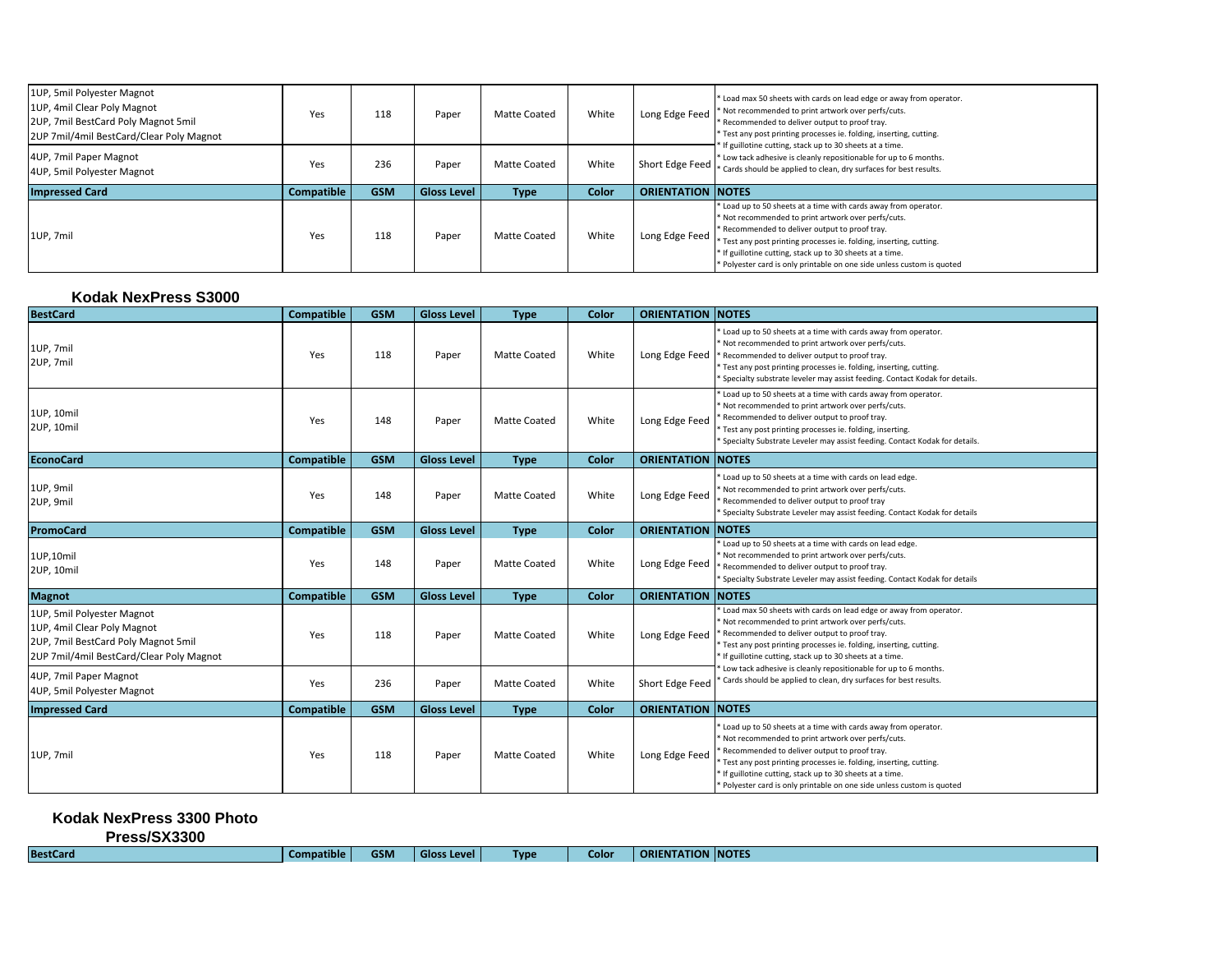| 1UP, 7mil<br>2UP, 7mil                                                                                                                       | Yes               | 118        | Paper              | <b>Matte Coated</b> | White | Long Edge Feed            | * Load up to 50 sheets at a time with cards away from operator.<br>* Not recommended to print artwork over perfs/cuts.<br>* Recommended to deliver output to proof tray.<br>Test any post printing processes ie. folding, inserting, cutting.<br>Specialty substrate leveler may assist feeding. Contact Kodak for details.                                                   |
|----------------------------------------------------------------------------------------------------------------------------------------------|-------------------|------------|--------------------|---------------------|-------|---------------------------|-------------------------------------------------------------------------------------------------------------------------------------------------------------------------------------------------------------------------------------------------------------------------------------------------------------------------------------------------------------------------------|
| 1UP, 10mil<br>2UP, 10mil                                                                                                                     | Yes               | 148        | Paper              | <b>Matte Coated</b> | White | Long Edge Feed            | Load up to 50 sheets at a time with cards away from operator.<br>Not recommended to print artwork over perfs/cuts.<br>Recommended to deliver output to proof tray.<br>* Test any post printing processes ie. folding, inserting.<br><sup>*</sup> Specialty Substrate Leveler may assist feeding. Contact Kodak for details.                                                   |
| <b>EconoCard</b>                                                                                                                             | Compatible        | <b>GSM</b> | <b>Gloss Level</b> | <b>Type</b>         | Color | <b>ORIENTATION NOTES</b>  |                                                                                                                                                                                                                                                                                                                                                                               |
| 1UP, 9mil<br>2UP, 9mil                                                                                                                       | Yes               | 148        | Paper              | <b>Matte Coated</b> | White | Long Edge Feed            | Load up to 50 sheets at a time with cards on lead edge.<br>Not recommended to print artwork over perfs/cuts.<br>Recommended to deliver output to proof tray.<br><sup>*</sup> Specialty Substrate Leveler may assist feeding. Contact Kodak for details.                                                                                                                       |
| <b>PromoCard</b>                                                                                                                             | Compatible        | <b>GSM</b> | <b>Gloss Level</b> | <b>Type</b>         | Color | <b>ORIENTATION INOTES</b> |                                                                                                                                                                                                                                                                                                                                                                               |
| 1UP,10mil<br>2UP, 10mil                                                                                                                      | Yes               | 148        | Paper              | <b>Matte Coated</b> | White | Long Edge Feed            | Load up to 50 sheets at a time with cards on lead edge.<br>Not recommended to print artwork over perfs/cuts.<br>Recommended to deliver output to proof tray.<br>Specialty Substrate Leveler may assist feeding. Contact Kodak for details.                                                                                                                                    |
| <b>Magnot</b>                                                                                                                                | <b>Compatible</b> | <b>GSM</b> | <b>Gloss Level</b> | <b>Type</b>         | Color | <b>ORIENTATION NOTES</b>  |                                                                                                                                                                                                                                                                                                                                                                               |
| 1UP, 5mil Polyester Magnot<br>1UP, 4mil Clear Poly Magnot<br>2UP, 7mil BestCard Poly Magnot 5mil<br>2UP 7mil/4mil BestCard/Clear Poly Magnot | Yes               | 118        | Paper              | <b>Matte Coated</b> | White | Long Edge Feed            | Load max 50 sheets with cards on lead edge or away from operator.<br>Not recommended to print artwork over perfs/cuts.<br>Recommended to deliver output to proof tray.<br>Test any post printing processes ie. folding, inserting, cutting.<br>* If guillotine cutting, stack up to 30 sheets at a time.<br>Low tack adhesive is cleanly repositionable for up to 6 months.   |
| 4UP, 7mil Paper Magnot<br>4UP, 5mil Polyester Magnot                                                                                         | Yes               | 236        | Paper              | Matte Coated        | White | Short Edge Feed           | ' Cards should be applied to clean, dry surfaces for best results.                                                                                                                                                                                                                                                                                                            |
| <b>Impressed Card</b>                                                                                                                        | <b>Compatible</b> | <b>GSM</b> | <b>Gloss Level</b> | <b>Type</b>         | Color | <b>ORIENTATION NOTES</b>  |                                                                                                                                                                                                                                                                                                                                                                               |
| 1UP, 7mil                                                                                                                                    | Yes               | 118        | Paper              | <b>Matte Coated</b> | White | Long Edge Feed            | Load up to 50 sheets at a time with cards away from operator.<br>Not recommended to print artwork over perfs/cuts.<br>Recommended to deliver output to proof tray.<br>Test any post printing processes ie. folding, inserting, cutting.<br>* If guillotine cutting, stack up to 30 sheets at a time.<br>Polyester card is only printable on one side unless custom is quoted. |

## **Kodak NexPress 3900 Photo**

| Press/SX3900             |                   |            |                    |              |       |                           |                                                                                                                                                                                                                                                                                                                         |
|--------------------------|-------------------|------------|--------------------|--------------|-------|---------------------------|-------------------------------------------------------------------------------------------------------------------------------------------------------------------------------------------------------------------------------------------------------------------------------------------------------------------------|
| <b>BestCard</b>          | Compatible        | <b>GSM</b> | <b>Gloss Level</b> | <b>Type</b>  | Color | <b>ORIENTATION NOTES</b>  |                                                                                                                                                                                                                                                                                                                         |
| 1UP, 7mil<br>2UP, 7mil   | Yes               | 118        | Paper              | Matte Coated | White | Long Edge Feed            | Load up to 50 sheets at a time with cards away from operator.<br>Not recommended to print artwork over perfs/cuts.<br>* Recommended to deliver output to proof tray.<br>Test any post printing processes ie. folding, inserting, cutting.<br>Specialty substrate leveler may assist feeding. Contact Kodak for details. |
| 1UP, 10mil<br>2UP, 10mil | Yes               | 148        | Paper              | Matte Coated | White | Long Edge Feed            | Load up to 50 sheets at a time with cards away from operator.<br>Not recommended to print artwork over perfs/cuts.<br>Recommended to deliver output to proof tray.<br>Test any post printing processes ie. folding, inserting.<br>Specialty Substrate Leveler may assist feeding. Contact Kodak for details             |
| <b>EconoCard</b>         | <b>Compatible</b> | <b>GSM</b> | <b>Gloss Level</b> | <b>Type</b>  | Color | <b>ORIENTATION INOTES</b> |                                                                                                                                                                                                                                                                                                                         |
| 1UP, 9mil<br>2UP, 9mil   | Yes               | 148        | Paper              | Matte Coated | White | Long Edge Feed            | Load up to 50 sheets at a time with cards on lead edge.<br>Not recommended to print artwork over perfs/cuts.<br>Recommended to deliver output to proof tray.<br>* Specialty Substrate Leveler may assist feeding. Contact Kodak for details.                                                                            |
| <b>PromoCard</b>         | <b>Compatible</b> | <b>GSM</b> | <b>Gloss Level</b> | <b>Type</b>  | Color | <b>ORIENTATION INOTES</b> |                                                                                                                                                                                                                                                                                                                         |